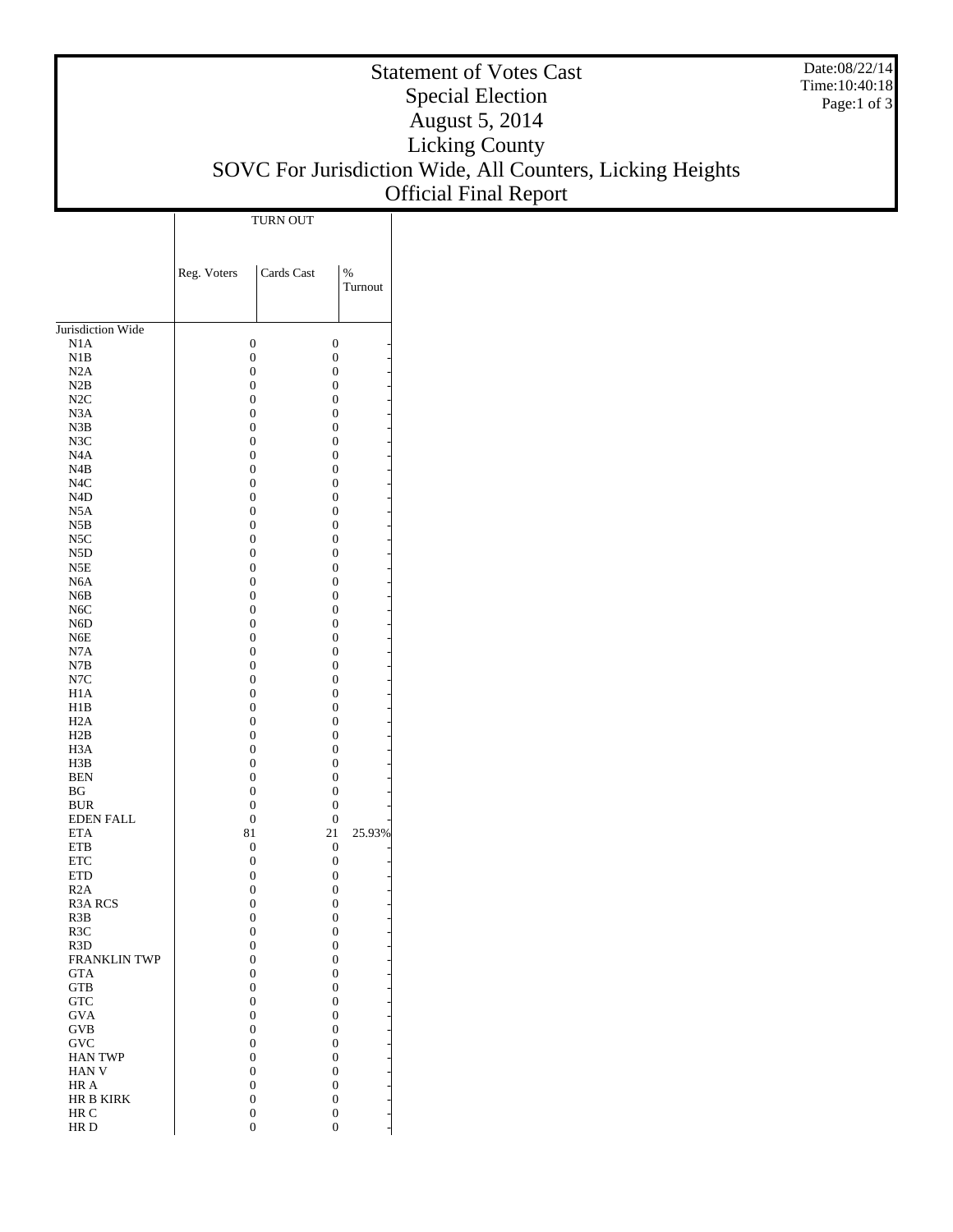## Statement of Votes Cast Special Election August 5, 2014 Licking County SOVC For Jurisdiction Wide, All Counters, Licking Heights Official Final Report

|                               | <b>TURN OUT</b>                  |                     |                          |  |
|-------------------------------|----------------------------------|---------------------|--------------------------|--|
|                               |                                  |                     |                          |  |
|                               | Reg. Voters                      | Cards Cast          | $\frac{0}{6}$<br>Turnout |  |
| HR E                          | $\mathbf{0}$                     | $\overline{0}$      |                          |  |
| <b>HFT</b>                    | $\boldsymbol{0}$                 | $\boldsymbol{0}$    |                          |  |
| <b>HWG</b>                    | $\mathbf{0}$                     | $\boldsymbol{0}$    |                          |  |
| JRA                           | 74                               | 31                  | 41.89%                   |  |
| JRB                           | 798                              | 358                 | 44.86%                   |  |
| LBA                           | $\overline{0}$                   | 0                   |                          |  |
| LBB                           | $\overline{0}$                   | 0                   |                          |  |
| <b>LKA</b>                    | $\overline{0}$                   | $\overline{0}$      |                          |  |
| <b>LKB</b>                    | $\overline{0}$                   | 0                   |                          |  |
| <b>LKC</b>                    | $\theta$                         | $\overline{0}$      |                          |  |
| <b>MADA</b>                   | $\overline{0}$                   | 0                   |                          |  |
| <b>MADB</b>                   | $\overline{0}$                   | 0                   |                          |  |
| <b>MARY TWP</b>               | $\overline{0}$                   | $\overline{0}$      |                          |  |
| MK                            | $\overline{0}$<br>$\overline{0}$ | $\overline{0}$<br>0 |                          |  |
| <b>MONA</b><br><b>MONB</b>    | $\overline{0}$                   | 0                   |                          |  |
| <b>JOHNA</b>                  | $\overline{0}$                   | 0                   |                          |  |
| <b>JOHNB</b>                  | $\overline{0}$                   | 0                   |                          |  |
| <b>NK TWP</b>                 | $\overline{0}$                   | $\overline{0}$      |                          |  |
| <b>NNTA</b>                   | $\overline{0}$                   | 0                   |                          |  |
| <b>NNTB STLOU</b>             | $\overline{0}$                   | 0                   |                          |  |
| P <sub>1</sub> A              | 1321                             | 461                 | 34.90%                   |  |
| P <sub>1</sub> B              | 868                              | 219                 | 25.23%                   |  |
| P <sub>2</sub> A              | 1240                             | 411                 | 33.15%                   |  |
| P <sub>2</sub> B              | 1142                             | 333                 | 29.16%                   |  |
| P <sub>3</sub> A              | 646                              | 244                 | 37.77%                   |  |
| P <sub>3</sub> B              | 124                              | 47                  | 37.90%                   |  |
| P <sub>4</sub> A              | 65                               | 4                   | 6.15%                    |  |
| P <sub>4</sub> B              | $\overline{0}$                   | $\boldsymbol{0}$    |                          |  |
| PERRY                         | $\overline{0}$                   | $\overline{0}$      |                          |  |
| STAA                          | $\overline{0}$                   | 0                   |                          |  |
| <b>STAB ALEX</b>              | 4                                | $\overline{c}$      | 50.00%                   |  |
| <b>UTA</b>                    | $\overline{0}$                   | 0                   |                          |  |
| <b>UTB</b>                    | $\overline{0}$                   | 0                   |                          |  |
| <b>BL VLG</b>                 | $\overline{0}$                   | 0                   |                          |  |
| <b>HEB VLG</b><br><b>WASH</b> | $\overline{0}$                   | $\overline{0}$      |                          |  |
| <b>UTICA</b>                  | $\overline{0}$<br>$\theta$       | 0<br>$\theta$       |                          |  |
| Total                         | 6363                             | 2131                | 33.49%                   |  |
|                               |                                  |                     |                          |  |

Date:08/22/14 Time:10:40:18 Page:2 of 3